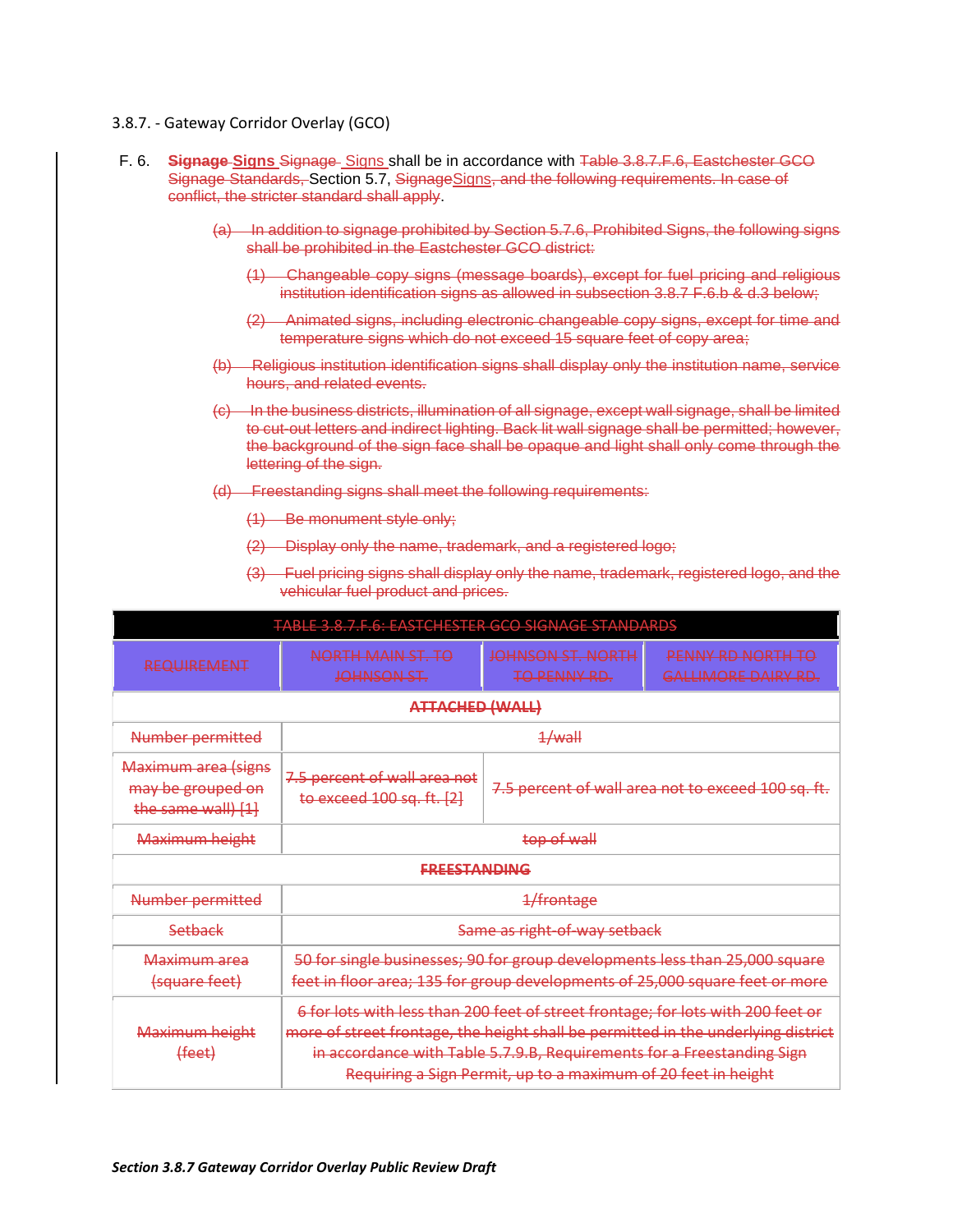NOTES:

[1] For multiple franchised businesses, the number of signs per wall and the maximum sign area may be increased in accordance with Section 5.7.10 B.4, Multiple Franchised Businesses in a Single Building,

[2] Shopping centers of over 190,000 sq. ft. of floor area whose storefront is at least 300 feet from the facing right-of-way shall be allowed the following attached (wall) signage:

a) stores of over 150 feet of width shall be allowed 7.5 percent of the wall area, with no maximum limit;

b) stores of less than 150 feet of width shall be allowed 10 percent of the wall area, with no maximum limit;

#### c) no letter on a sign shall exceed 6 feet in height.

### (d) **Statement of Design Guidelines**

- (1) **General** Design guidelines for multi-tenant commercial developments and/or nonresidential group developments shall be required for the purpose of facilitating unified developments with compatible architecture, scale, proportion and building elements that provide visual unity and are harmonious with other buildings in the surrounding area. Prior to the development of any phase of a commercial multitenant and/or non-residential group development, design guidelines governing the appearance of all buildings within the property shall be submitted by the developer for the review and approval of the Planning and Development Director prior to the approval of any site plan, group development, or final subdivision plat. The guidelines shall address and include the following criteria:
	- (i) Common sign standards, such as Common signage plan requirements and criteria, including locations, area, copy, type, illumination proposed, height, materials, and <del>, proposed</del> color schemes, and provisions for shared use of signage.
	- (ii) Exterior building materials and colors, including examples of materials and colors to be consistent throughout the development.
	- (iii) Roof shape and materials, including examples of materials and colors to be consistent throughout the development.
	- (iv) Facade design, mass, and rhythm.
	- (v) Common landscaping scheme, including street yard, and peripheral plantings, parking area plantings, and tree preservation.

### (2) **Amendment**

- (i) A statement of design guidelines may be amended by an applicant provided the proposed amendments are in keeping with the character, scale, materials, and configuration of the established development or approved statement.
- (ii) In no instance shall an amendment be requested after 75 percent or more of the total development has been constructed.

# 8. **Character of Development Located at Entrances to Existing Residential Subdivisions**

(a) Exterior modifications, alterations, additions, or construction of a new multi-family or nonresidential structure on land located at an entrance to a residential subdivision shall retain a residential character, nature and appearance, and be consistent with the following: